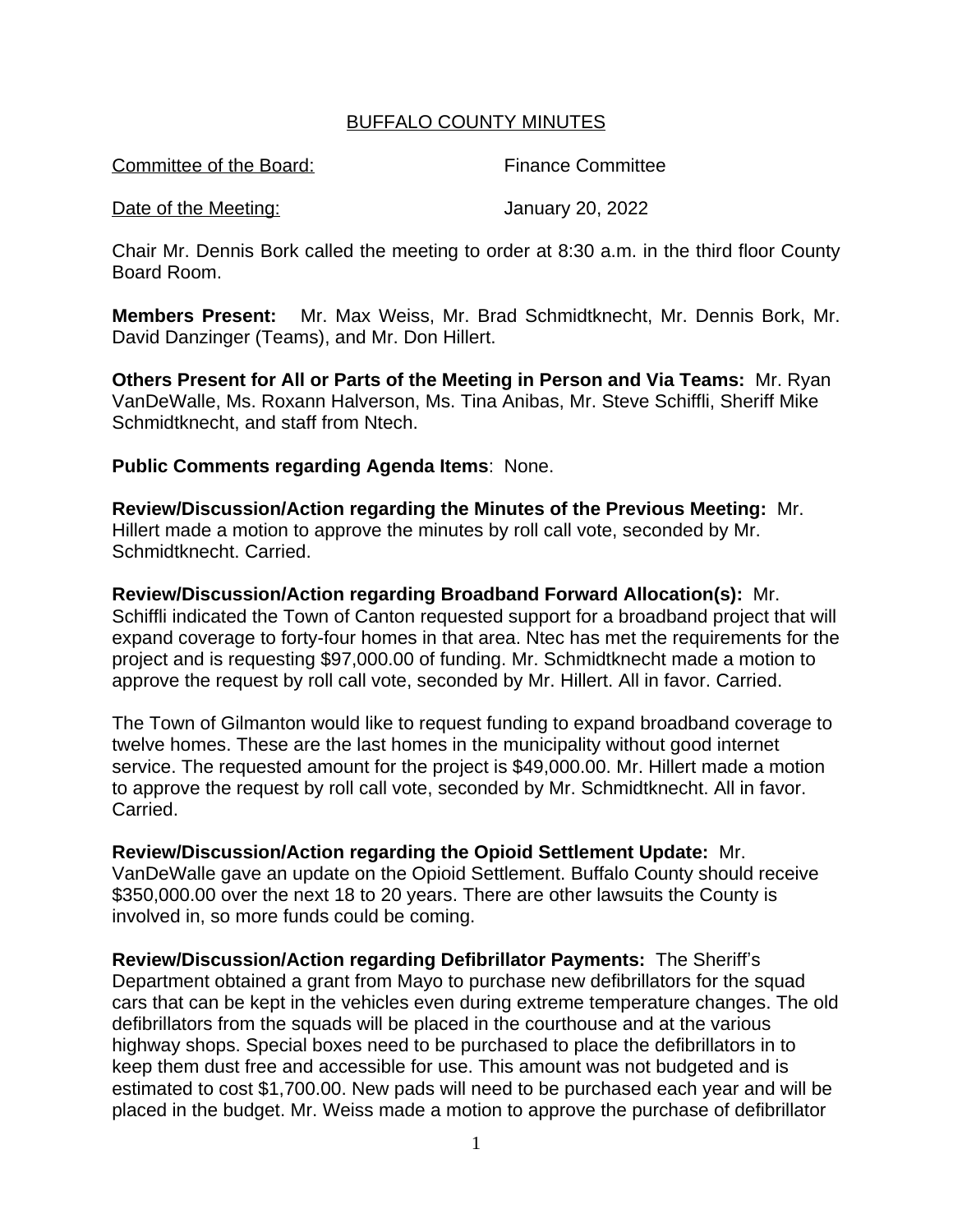boxes with the money to come from the contingency funds, seconded by Mr. Schmidtknecht. A roll call vote was taken. All in favor. Carried.

**Review/Discussion/Action regarding Compensation Resulting from COVID-19** 

**Efforts:** Mr. VanDeWalle discussed the work done to create two tiers for compensation resulting from COVID-19 efforts. Tier one was set at \$82.52 per month and Tier 2 was set at \$41.29 per month for a total cost of \$54,962.88. The Committee of the Board had agreed to \$55,000.00 towards this. Mr. Weiss asked if the figure included payroll taxes the County would be responsible for. A discussion was held on reducing the amounts in the tier groupings to offset payroll taxes. Tier one will be \$80.00, and Tier 2 will be \$40.00. Mr. Schmidtknecht made a motion to approve spending up to \$60,000.00 including payroll taxes, seconded by Mr. Weiss. A roll call vote was taken. All in favor. Carried.

**Review/Discussion/Action regarding A Resolution to Rescind the Allocation of Funds to Support Funding for the Great River State Trail – Winona Connector from Resolutions #19-12-08:** This resolution will make the funds undesignated and allow them to be used for other projects. Mr. Hillert made a motion to approve the resolution by roll call vote, seconded by Mr. Weiss. All in favor. Carried.

**Review/Discussion/Action regarding Buffalo County Maintenance Updates:** The County Maintenance Department has a program called Facility Dude to help track job requests. A department enters the request in the program, and it is then marked with comments or completed by the Maintenance staff. The cost for 2022 increased \$700 per year and there does not seem to be much usage of the program. Mr. VanDeWalle explained this would be something he would like to discontinue when the contract is up for renewal.

Mr. VanDeWalle reviewed the cars available to employees through the Administration Office. There are four cars available and the usage over the past few months has been very minimal. He believes the County could sell two of the cars and capitalize on the market trends of vehicle sales. This would also save money on insurance and upkeep as the cars are not used much. The Committee would like him to look back at prepandemic use and employee use of their own vehicles and bring that back to the next meeting.

**Review/Discussion/Action regarding Monthly Vendor Invoices/ Vouchers/ Employee Payroll/Funds Investment Report:** Invoices, vouchers and the investment report were reviewed. Mr. Weiss made a motion to approve invoices by roll call vote, seconded by Mr. Schmidtknecht. All in favor. Carried.

**Review/Discussion regarding Committee Chair Report:** Chair Bork discussed reviewing the Elected Official wages at an upcoming meeting. Wages need to be set by April 15th, therefore need to be on the March County Board agenda. This will start in the HR Committee and then come through Finance.